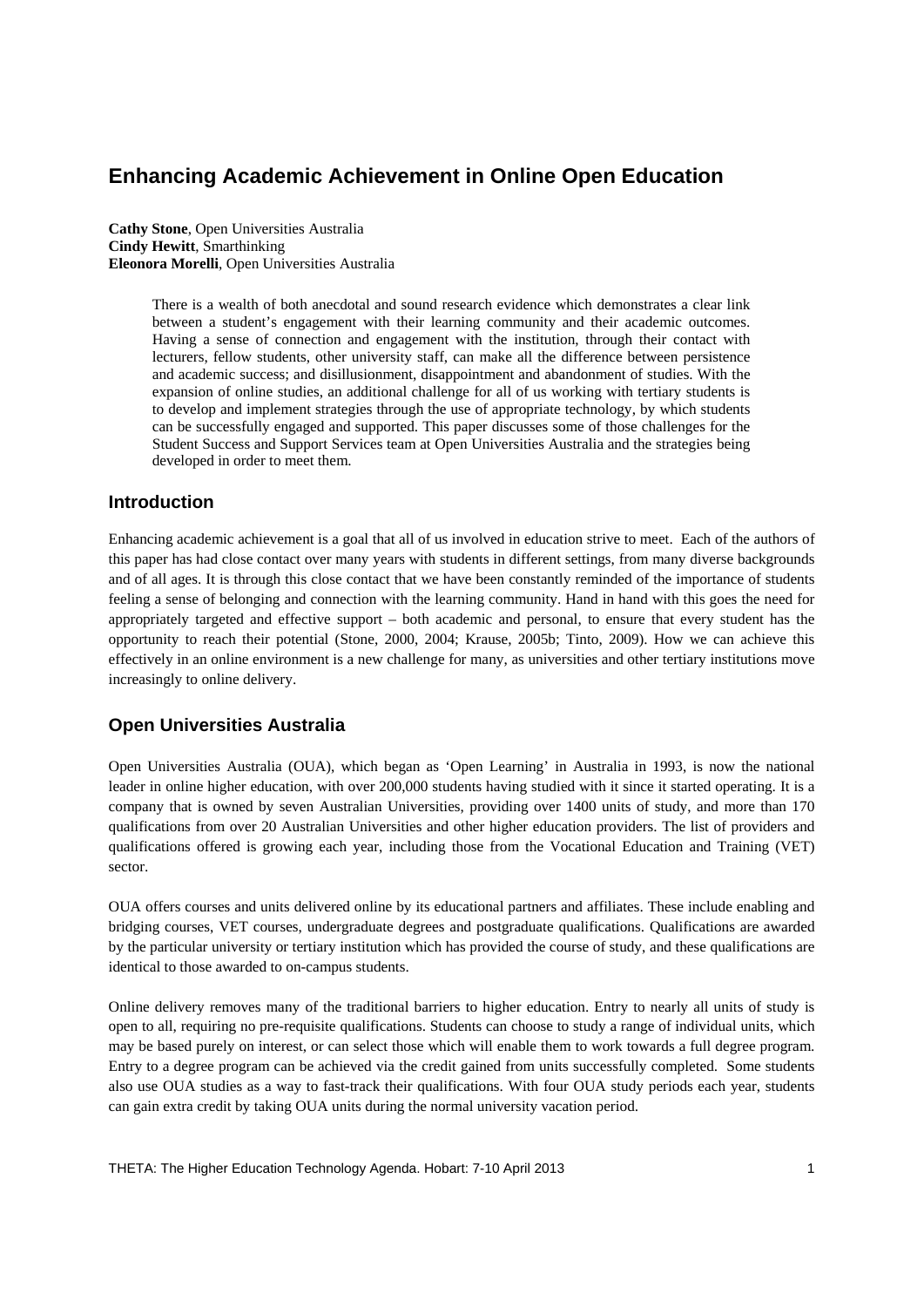OUA students can also apply for Fee Help, the Commonwealth scheme which allows deferred payment of fees in the same way as HECS (Higher Education Contribution Scheme), so that no money has to be paid up-front. Over 70% of OUA students use Fee Help to fund their studies. They can choose from a wide range of units and courses, including Arts & Humanities, Business, Education, Health, Information Technology, Law & Justice studies, Science & Engineering.

# **Who are OUA students?**

OUA students come from all walks of life, including school leavers, mature workers, full-time parents and those who are unemployed.

Approximately 60% of OUA students are female and the majority is aged over 21 – therefore 'mature-age' by definition. The majority of students come from NSW, Victoria and Queensland, but every other state and territory is represented as well. Nearly 78% of students live in major Australian cities with most speaking English as their first language. Over 80% nominate professional development as their primary motive for studying. Nearly 70% are employed full time or part time, while around one in ten are in full-time home duties and a similar number is seeking work. Just under half come from families where neither parent has a university qualification and around a quarter are from the lower five deciles for socio-economic status as determined by postcode. Similar to the statistics in the higher education sector in general, around 5% of students identify as having a disability.

The statistics above indicate that OUA students can generally be considered 'non-traditional'. Few come straight from school, the majority is mature-aged, a quarter come from the lower five SES deciles, around 40% are the first in their family to come to university, and they are all able to enter university studies through an open-entry environment. As such, OUA provides an important pathway into higher education for identified equity groups.

### I**mportance of student engagement**

So we know that OUA is an important entry point into higher education for many students from diverse backgrounds, and what we also know from other research is that the real challenge is effectively engaging and supporting such students so that they are more likely to stay and succeed. Definitions of student engagement vary slightly, but there is general agreement that it requires the investment and commitment of both the student and the institution, and that there are strategies which institutions can use to enhance engagement.

According to Krause and Coates (2008):

student engagement develops from the dynamic interplay between student and institutional activities and conditions" (p.494).

Vicki Trowler, in her review of the literature on student engagement on behalf of the UK Higher Education Academy, summarises the character of student engagement in the following way:

Student engagement is concerned with the interaction between the time, effort and other relevant resources invested by both students and their institutions intended to optimise the student experience and enhance the learning outcomes and development of students and the performance, and reputation of the institution. (Trowler, 2010, p.3).

Data from the AUSSE (Australasian Survey of Student Engagement; ACER, 2008a, 2009, 2010) informs us that amongst students in Australia and New Zealand, engagement with the learning community is closely linked with student satisfaction and success. This is consistent with the findings from the NSSE – the National Survey of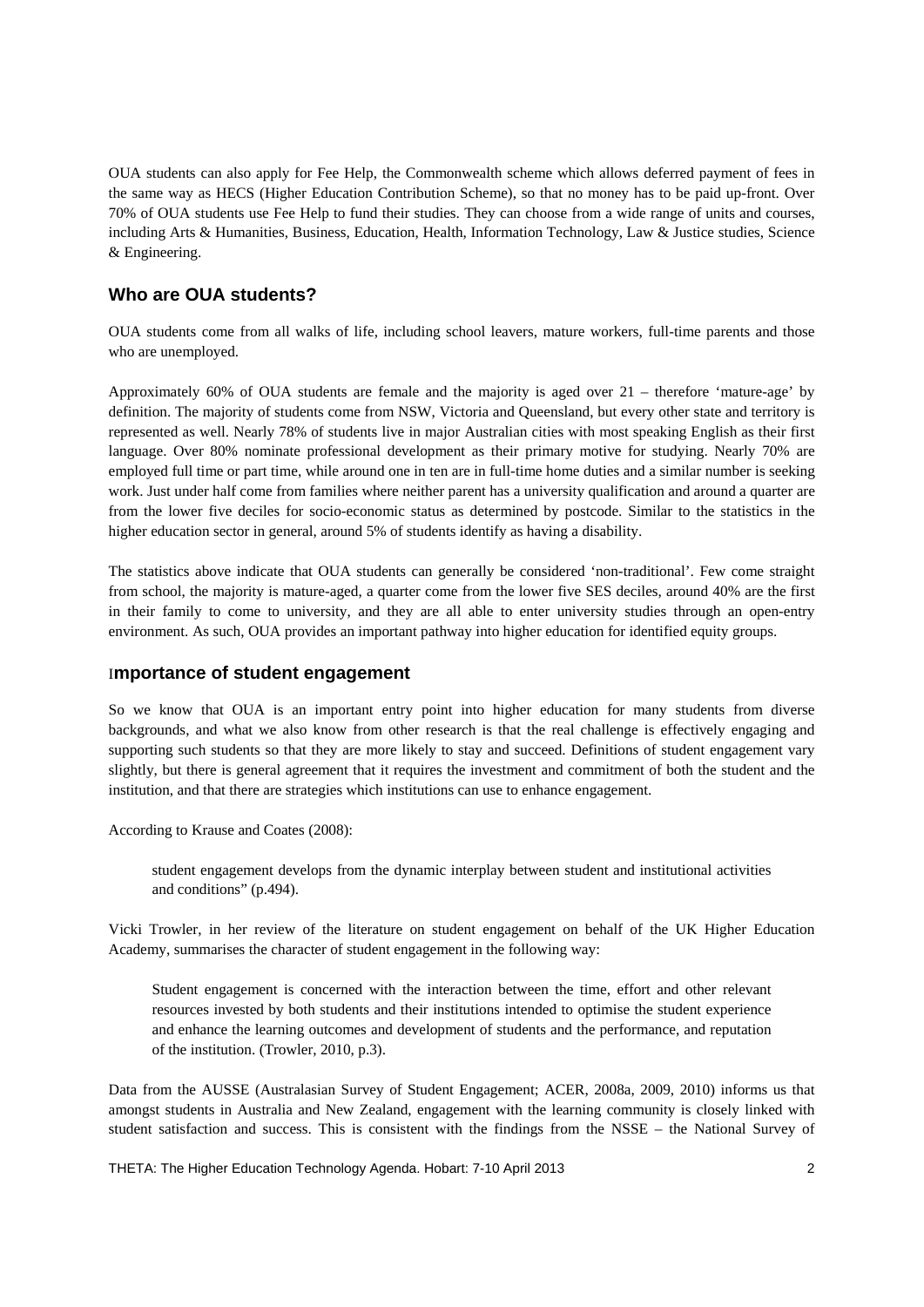Student Engagement that began in the US – as well as an international body of research, such as that by Kuh and colleagues who find that "Student engagement in educationally purposeful activities is positively related to academic outcomes" (Kuh, Cruce, Shoup, Kinzie and Gonyea, 2008. p.555).

We also know from the results of these surveys that access to and use of support services makes a positive difference. There is a clear correlation between the use of support services and student departure intentions. Those who have seriously contemplated leaving are less likely to have accessed these services (AUSSE Research Briefing, June 2011). Such findings are also consistent with other international research in adult education (e.g. Couvillion-Landry, 2002; Krause, 2005a; McGivney, 2006, Skilbeck, 2006).

To highlight but one of these, Skilbeck's (2006) UK study identifies 'a range of support services' as one of the key factors contributing towards 'good practice' in adult learning.

### **Value of support mechanisms**

Tinto's work in the area of student retention over many years also points to the impact of support on positive academic outcomes. Support is a condition that promotes student retention. Research points to several types of support that promote retention, in particular academic and social support. (Tinto, 2009). Forging positive connections with teaching staff and fellow students has also been demonstrated internationally to play a significant role in student satisfaction, persistence and academic success (Coffman & Gilligan, 2002; Quinn, 2005; Skahill, 2002/2003).

According to Skahill (2002/2003) "the most important criterion for staying in college is the student's social support network" (p. 39), while Rendon's (1998) work with mature-age and other non-traditional students in American colleges indicates the importance of "validation, when faculty, students, friends, parents and spouses made an effort to acknowledge these students and what they were trying to achieve" (p. 3). Kuh et al. (2008) find that there is a "compensatory effect" (p.555) of student engagement for students who are "academically unprepared or first in their families to go to college" (p.555), in that such students, when engaged, perform better academically than expected, in comparison to more advantaged students, as well as demonstrating persistence through improved retention.

#### **Mature-age student experience**

Research with Australian mature-age students (Stone and O'Shea, 2012) who are the first in their families to come to university (and who, as we have seen, form a significant cohort within OUA) demonstrates that establishing positive connections with others, such as lecturers, friends and fellow students, library staff, and others on campus, including those working in the cafeteria and the bookshops, played a major role in their determination to persist with their studies, despite the many pressures of time, money and family issues. Another important factor is the presence and use of free, well-resourced and easily accessible support services. "Easy and free access to [support] services is clearly of high importance in terms of supporting students to stay and succeed" (Stone & O'Shea, 2012, p.95).

### **Challenges for engagement**

But how do teaching staff and support staff connect with students in a meaningful way when we never see them face-to-face? And how do we help students to connect with each other when they never come together as a group? And to complicate matters even further, how do we successfully help them to feel connected to and part of a learning community, when they are often studying across two or more different institutions?

We know that student and staff interactions are highly important in student learning (ACER, 2008), particularly for non-traditional students, and that initiatives such as student mentor programs are recognised nationally and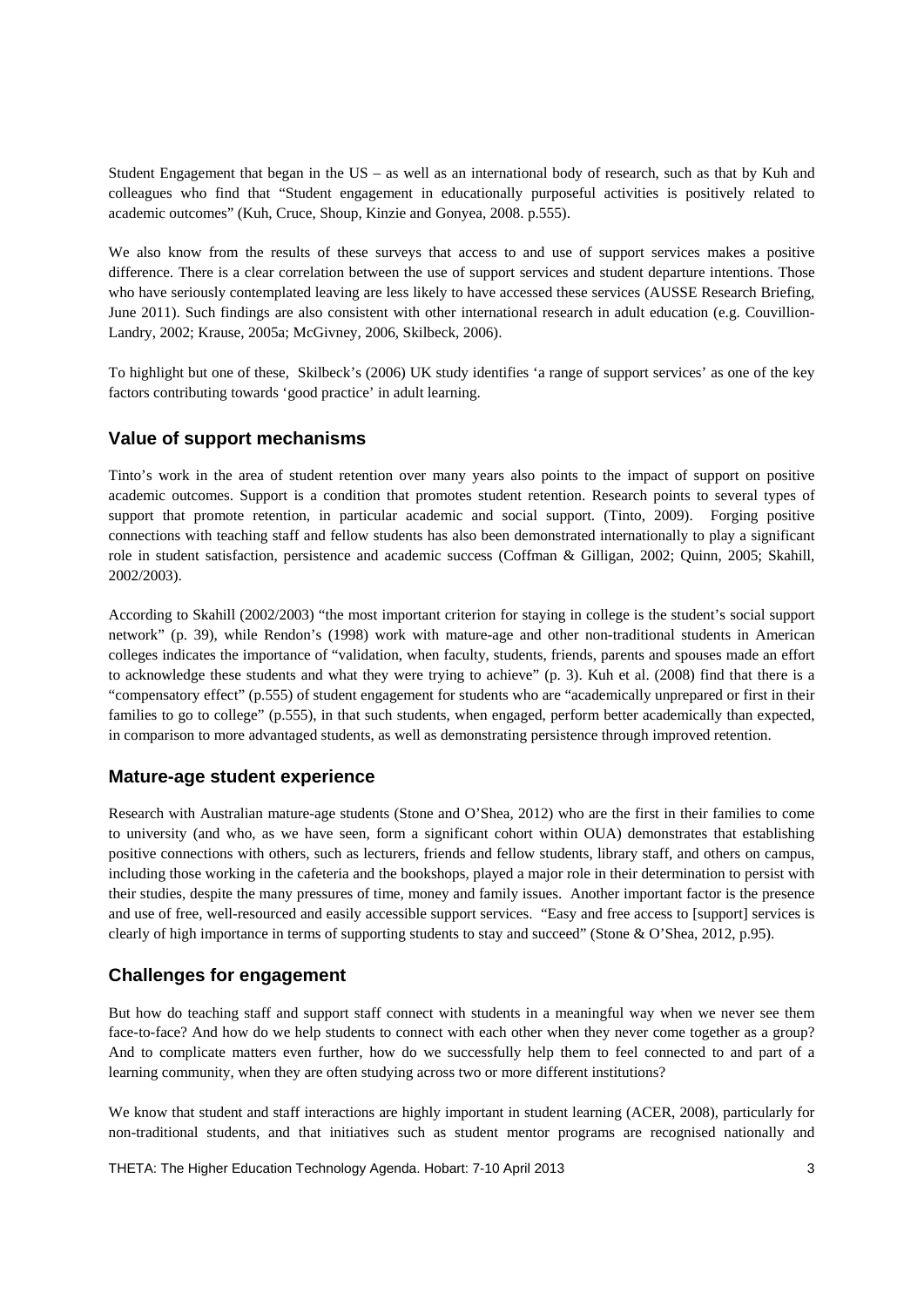internationally as contributing significantly to student satisfaction and retention (Dearlove, Farrell, Handa, & Pastore, 2007; Erskine, 2000; Krause, 2005b; McInnes, James & Hartley, 2000; Stone, 2000). So, how can we make this work in an online environment and ensure that we are sufficiently engaging students in order to enhance their academic success?

# **OUA Engagement & Support**

OUA relies on educational technology to engage and support its students in a number of ways. Strategies and initiatives which offer academic preparation and support currently include:

### **Enabling Units**

PREP 01 – Preparing for University Learning (10 weeks) PREP 02 – Preparing for e-Learning (self-paced, open all year, 26 weeks) PREP 03 – Preparing for University Learning (Intensive) (3 weeks) PREP 04 – Preparing for Academic Writing (6 weeks)

These units are offered and taught directly by OUA. They were developed in 2010 as part of the Pathways & Transition Project in order to enhance the engagement and retention of OUA students. They have undergone significant review and re-design in 2012 and are designed to prepare students for study at OUA, assisting them to develop the academic skills required for successful online study. Encouraging more students to begin their studies via the Enabling Units is likely to improve their academic success in their subsequent accredited units. In fact, not only do enabling units help students learn and/or sharpen their academic skills, but they also allow them to practice with Web 2.0 technology that will be useful for subsequent online studies. The curriculum of enabling units combines a range of interactive individual and group activities, such as quizzes, WIKIs, workshops, lessons, glossaries, and polls, with the structured approach provided by experienced online tutors via electronic communication, interactive classrooms and virtual whiteboards.

OUA data modelling clearly demonstrates that success in a first unit of study is the most significant predictor of future enrolment and success in further units. Offering an appropriate, affordable and high quality range of Enabling Units is the important first step in improving student retention.

#### **Tutorial Support through Smarthinking**

Smarthinking is a US based service that provides access to online tutoring on a 24 hour per day, 7 day per week basis. Through this portal, students can use a variety of services, which includes the Online Writing Lab, where they can submit a draft of assignments for feedback and advice. Students can also submit questions to tutors who will respond within 24 hours, or participate in synchronous or asynchronous discussion with tutors in a wide range of subject areas.

Both synchronous and asynchronous tools, with the exception of the Online Writing Lab, make use of Web 2.0 technology, specifically an electronic interactive whiteboard, which allows for maximum interactivity and stimulates the students' active participation in the construction of learning. By engaging with Smarthinking, not only do OUA students gain confidence in regular online application forms and file transfers with the OWL, but they also explore new avenues for live communication that erases the physical distance between the interlocutors and strengthens the student-tutor and student-student relationship. The benefits of these virtual interactions can be seen both at technology level, with an improved level of user confidence, and at academic level, with students clarifying their doubts in a stress-free and relaxed environment.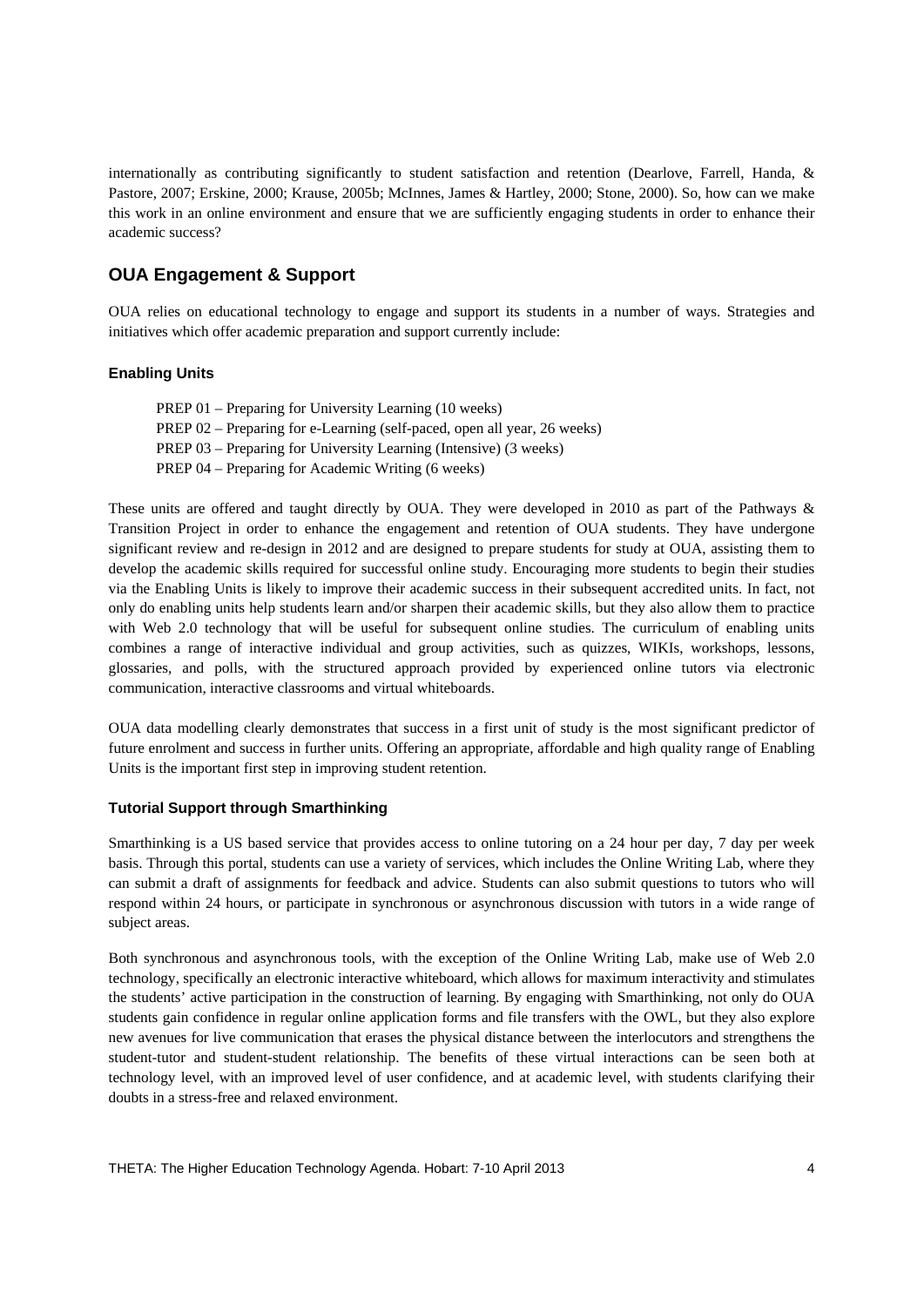#### **Readiness for online study**

Launched at the end of 2011, this is an online assessment tool, to assist prospective students to understand what is required for online study and how to prepare themselves for this. In conjunction with this is an online Career Advisor tool, to help prospective students decide what they would like to study, depending on the career path they may wish to pursue.

The Enabling Units can be particularly recommended via this tool as a pathway to successful OUA study, particularly for those students who may find themselves assessed as 'almost ready' for tertiary study online by the Online Readiness tool.

#### **My Study Centre**

 "My Study Centre" developed in 2012, brings students together, by providing them with an opportunity to create a profile, connect with 'Study Buddies', track their enrolments and results, set up a study calendar, and generally take an active role online in their academic progress. Only recently introduced, "My Study Centre" is attracting tens of thousands of students to the site, with nearly 30,000 visits in one week.

#### **Engaging with students via social media**

The use of social media, in particular Facebook and Twitter, is increasing, with OUA reaching out to students via the OUA Facebook site and Twitter feeds and responding to student posts with timely information and discussion. Students are increasingly setting up their own Facebook sites within their classes, indicating that they are looking for more connection via these types of social media. Best, Hajzer, Pancini and Tout (2011) talk extensively about the ever expanding role of social media sites in the learning experience. They shed light on the nature of such interaction, which has predominantly operated in a peer-assisted learning environment rather than a vertical, more traditional tutor-student relationship. As educators, we need to be asking ourselves how we can stimulate the use of such student-focussed learning resources more proactively and effectively.

The participation of academic staff in Facebook and, by extension, other social networking study groups poses questions of 'boundaries and identity management' (Best at al., 2011, p. 25). How to assist students in a realm that is still regarded as exclusively their own is therefore problematic. Peer-mentoring programs and specific study groups delivered via social networking tools do however have the potential to engage students both academically and socially.

#### **Student Counselling**

The OUA Counselling Service currently offers distance counselling not only by the traditional telephone, but also via Skype, which is being increasingly taken up, particularly by those students who are living overseas. Our next step with the Counselling Service is to move into secure e-counselling and live chat, so that students can genuinely be offered an online counselling service, in both synchronous and asynchronous modes. Initial investigation of the appropriate tools for this is underway, with the intention of introducing this later in 2013.

### **OUA Student Engagement Cycle**

Students who consider beginning their learning journey with OUA are at the starting point of a cycle, which continuously repeats itself. At each point of this student engagement cycle, there are possibilities for using technology to connect and engage with students in ways that will enhance their overall learning experience and their academic outcomes.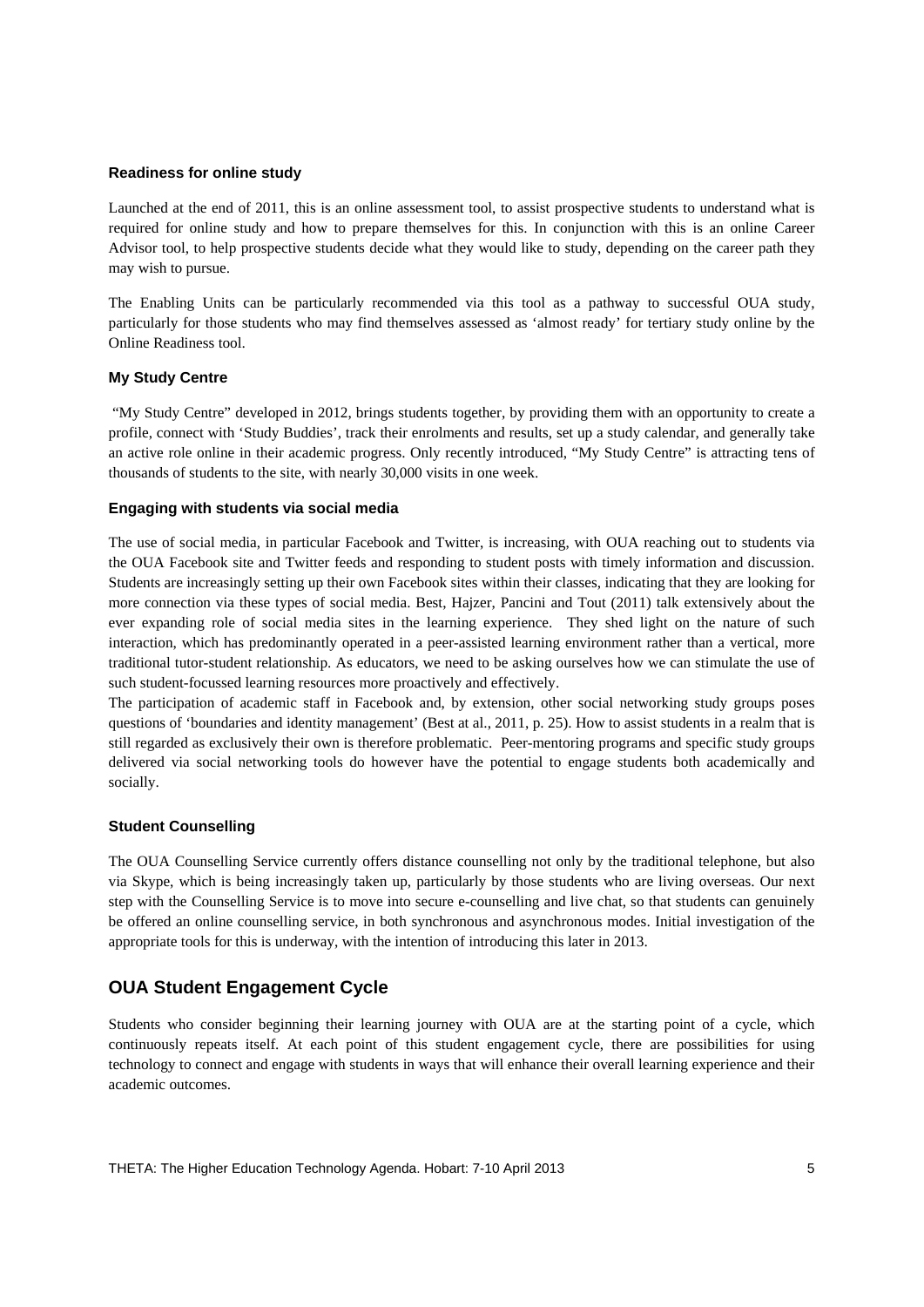

**Figure 1 – Student Engagement Cycle**

# **Online Learning need not be a barrier to effective engagement**

A research briefing from the AUSSE (ACER, 2008b) indicates that online learners are not necessarily less engaged with their learning and their institution than the on-campus students. Many would argue that it is the development of an identity as a student, and a sense of belonging to the learning community, which are the prerequisites for student engagement (Jackson, 2003; Kuh et al., 2005; Krause & Coates, 2008). This development can be encouraged and facilitated whether the student is studying online or face-to-face. However, the challenge in achieving this is arguably greater with online students, and this challenge is further increased for 'non-traditional' students, such as first-generational students and students from low SES backgrounds, who may be more likely to experience higher educational culture as alienating. For instance, Mann (2001) likens the experience of non-traditional students to that of being "a stranger in a foreign land" (p. 11). This is where the effective use of learning technologies can and do make a significant difference.

### **Impact of OUA Online Academic Support on academic achievement**

Analysis of data gathered within OUA on the academic outcomes of students related to their use of our online academic support is demonstrating some very positive results.

# **Impact of studying an Enabling Unit**

A 2012 analysis of pass rates of students entering OUA studies via an Enabling Unit, compared with those who entered straight into an undergraduate unit, found that new students who commenced their OUA studies with a preparatory unit were on average 1.43 times more likely to succeed in their first undergraduate units than new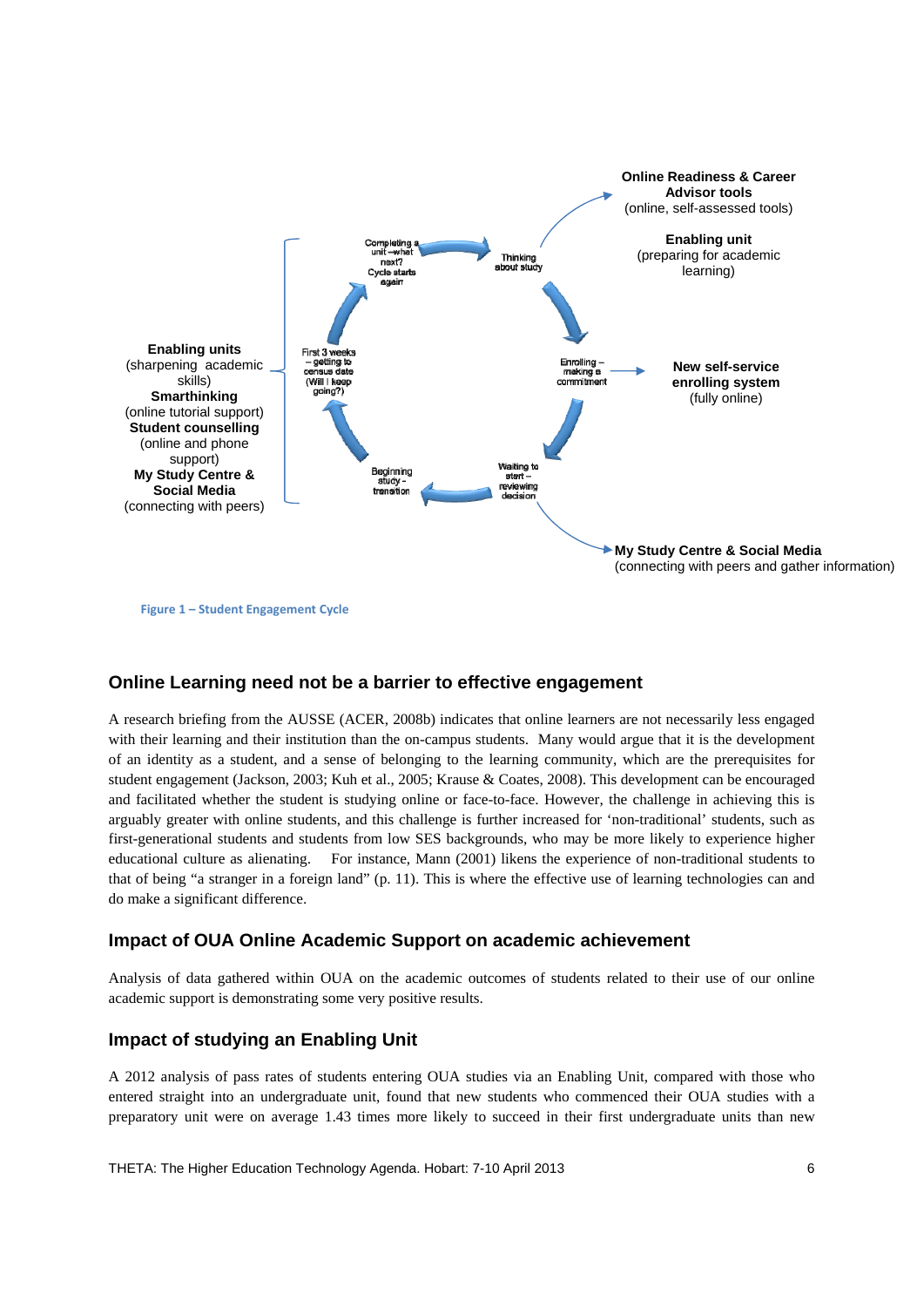students who started their studies with undergraduate units, as shown in Figure 2 (Lynch, Edlund, Atkins, Stone and Hague, 2012).



**Figure 2. Relative undergraduate performance comparison**

In addition, this study revealed that the students' levels of independence and engagement with their study materials were higher for students participating in an enabling unit; this also affected positively the students' performance in their subsequent undergraduate unit. Independence was measured in terms of enrolling methods; the proportion of students self-enrolling via the online channel was 1.95 times higher for students who undertook preparatory units. Engagement was measured by the students' level of activity within the learning management system (LMS) while undertaking a unit; this correlated positively with the students' likelihood of continuing their studies and also with their subsequent pass rates. Figure 3 illustrates the relationship between student LMS activity in undergraduate units and student performance (Lynch, Edlund, Atkins, Stone and Hague, 2012).



**Figure 3. Undergraduate performance relative to LMS activity in PREP unit**

### **Use of Smarthinking and academic outcomes**

Data collected throughout 2011 demonstrates a clear correlation between Smarthinking usage and students' academic performance. Figure 4 below demonstrates that the pass rate for Smarthinking users was strikingly higher across the whole year, with very little difference between study periods.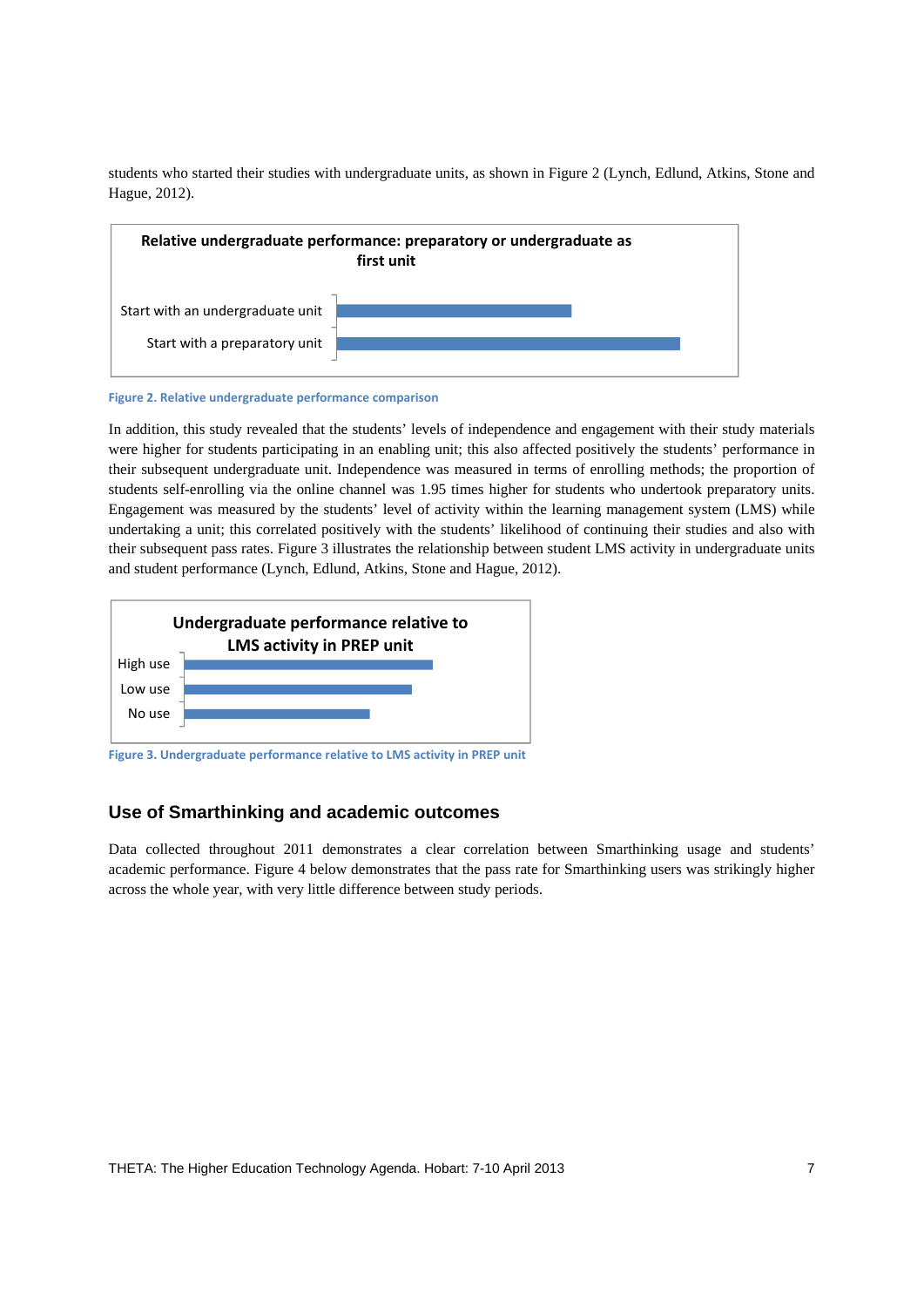

**Figure 4 – Pass Rate by Term (2011)**

As can be seen from Figure 5 below, the impact of Smarthinking usage on pass rates is particularly dramatic for those students undertaking their very first study period with OUA. The first study period is a crucial one in terms of student retention.





In terms of actual grades, the incidence of High Distinctions and Distinctions was approximately double amongst the cohort who used Smarthinking compared with those who did not use Smarthinking (Figure 6).



THETA: The Higher Education Technology Agenda. Hobart: 7-10 April 2013 8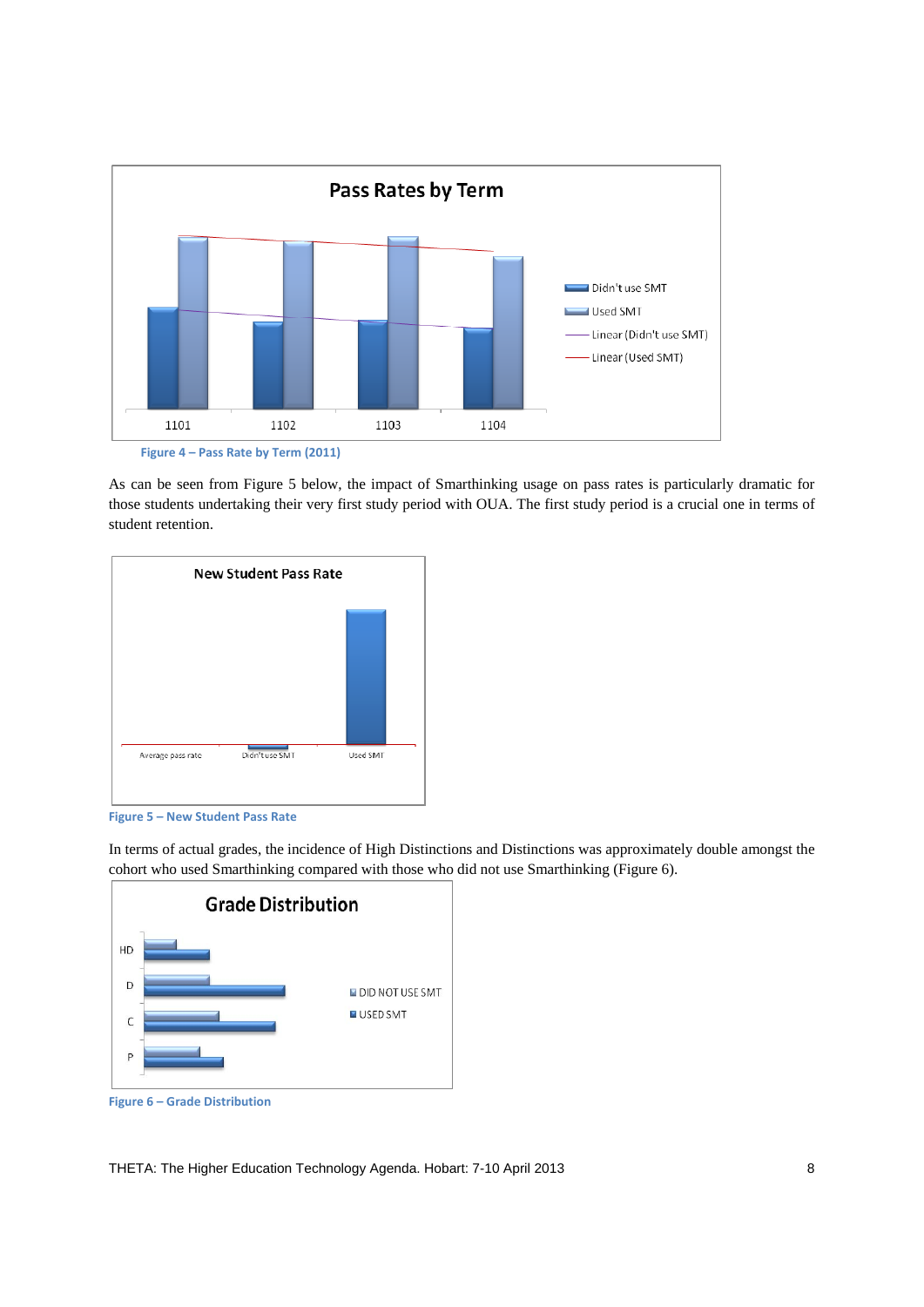Attrition rates of those who used Smarthinking and those who did not, were also measured against the average OUA attrition rate. Attrition is measured by the number of withdrawals from units after the start of each study period. This comparison demonstrated that non-Smarthinking users were slightly above the average attrition rate, whereas Smarthinking users were significantly below the average attrition rate. As can be seen from Figure 7, there was a much higher rate of completion of units amongst those students using Smarthinking.



**Figure 7 – Attrition Rate of SMT users versus non‐SMT users against the OUA average**

# **Conclusion**

It is the responsibility of all of us involved in the education of online learners to ensure we have the means in place to encourage and support online students, to assist them to develop a sense of identity as students, to feel that they belong to the learning community, to remain engaged and connected with their learning and to achieve their academic potential.

The effective use of appropriate technology, both educational and social, plays a highly significant role in achieving these goals. As demonstrated, OUA is using a range of technologies to engage and support our students. Analysis of student data is providing us with clear evidence that our online academic support strategies are making a difference to students' academic achievement. In the words of Tinto:

Student success does not arise by chance. It is the result of an intentional, structured, and proactive set of strategies that are coherent and systematic in nature and carefully aligned to the same goal (Tinto, 2009, p.10).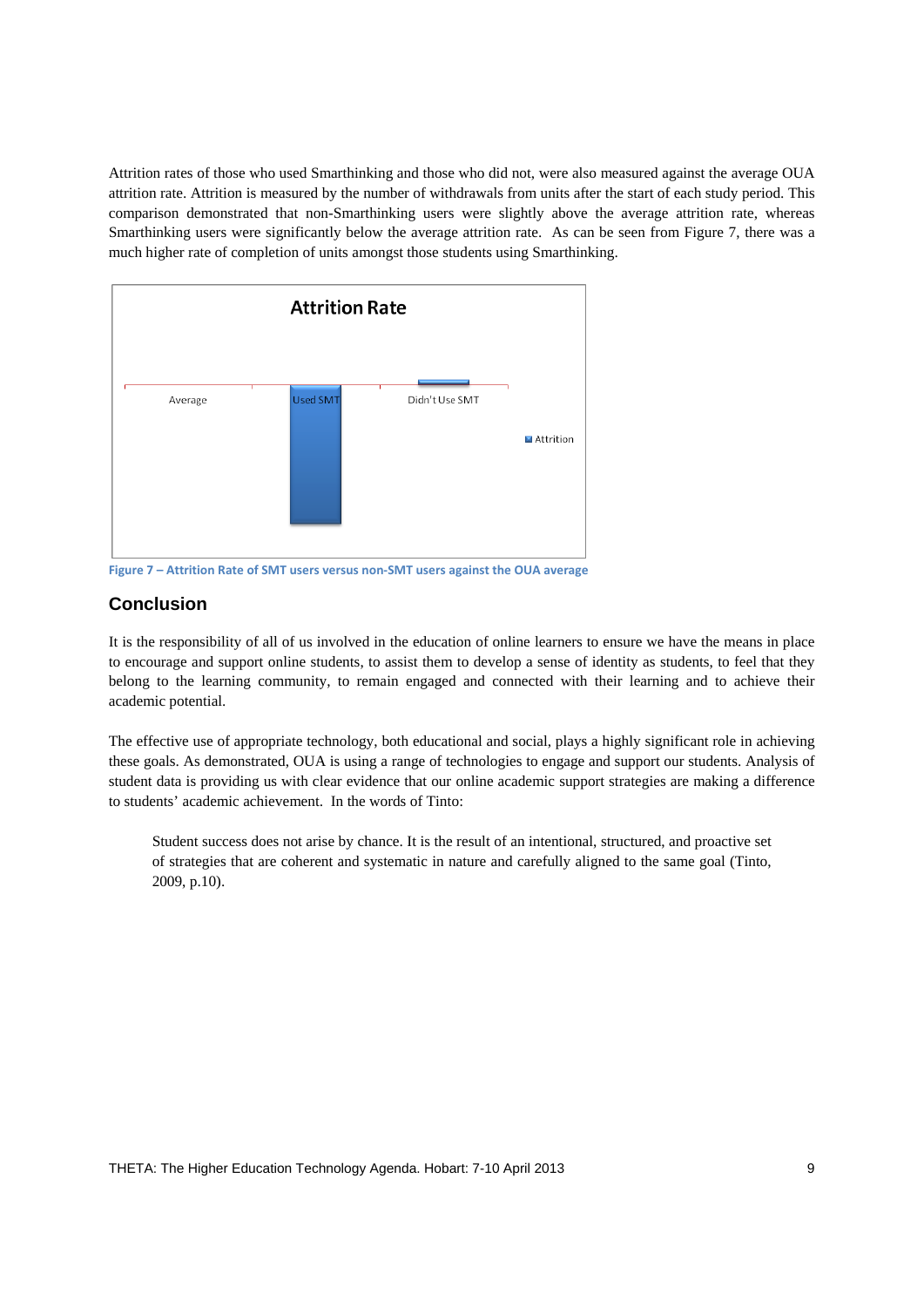#### **References**

- ACER (2008a). Attracting, engaging and retaining: New conversations about learning. *Australasian Survey of Student Engagement,* Australasian Student Engagement Report. Melbourne.
- ACER (2008b). Research Briefing. *Australasian Survey of Student Engagement*. Vol 3. August.
- ACER (2009). Engaging students for success: Australasian Survey of Student Engagement, *Australasian Student Engagement Report.* Melbourne.
- ACER (2010). Doing more for learning: Enhancing engagement and outcomes. Australasian Survey of Student Engagement, *Australasian Student Engagement Report*. Melbourne.
- ACER (2011). Research Briefing. *Australasian Survey of Student Engagement*. Vol 11. June.
- Best, G., Hajzler, D., Pancini, G., & Tout, D. (2011). Being 'Dumped' from facebook: Negotiating Issues of Boundaries and Identity in an Online Social Networking Space. *Journal of Peer Learning*, 4(1), 24-36.
- Coffman, D. L., & Gilligan, T. D. (2002). Social support, stress and self-efficacy: Effects on students' satsfaction. *Journal of College Student Retention, 4*(1), 53-66.
- Couvillion Landry, C. (2002). Retention of women and people of colour: Unique challenges and institutional responses. Journal of College Student Retention, 4(1), 1-13.
- Dearlove, J., Farrell, H., Handa, N., & Pastore, C. (2007). The evolution of peer mentoring at the University of Western Sydney. *Journal of Australian and New Zealand Student Services Association, 29*(April), 21-35.
- Erskine, J. (2000). Surveying the UNIPREP orientation program at the University of New South Wales: The beginning of the transition process into university. *Journal of the Australian and New Zealand Student Services Association, 16*(October), 43-54.
- Jackson, C. (2003). Transitions into Higher Education: Gendered Implications for Academic Self-Concept. *Oxford Review of Education.* 29 (3), 331-346.
- Krause, K. L. (2005a). Serious thoughts about dropping out in first year: Trends, patterns and implications for higher education. *Studies in Learning Evaluation Innovation and Development, 2*(3), 55-67.
- Krause, K. L. (2005b). *The first year experience in Australian universities: Findings from a decade of national studies*. Melbourne: Centre for Study of Higher Education.
- Krause, K.L. and Coates, H. (2008). Students' Engagement in First-Year University. *Assessment and Evaluation in Higher Education.* 33 (5), 493-505.
- Kuh, G.D., Cruce, T.M., Shoup, R., Kinzie, J. and Gonyea, R.M., 2008. Unmasking the Effects of Student Engagement on First-Year College Grades and Persistence. *Journal of Higher Education.* 79 (5), 540-563.
- Lynch, G., Edlund, G., Atkins, R., Stone C., and Hague, L. (2012) *Intelligent Use of Learning Analytics to Increase Student Engagement and Retention*: *Preparatory Unit Analysis.* Unpublished paper, Open Universities Australia**.**
- Mann, S.J. (2001). Alternative Perspectives on the Student Experience: Alienation and Engagement. *Studies in Higher Education.* 26 (1), 7-19.